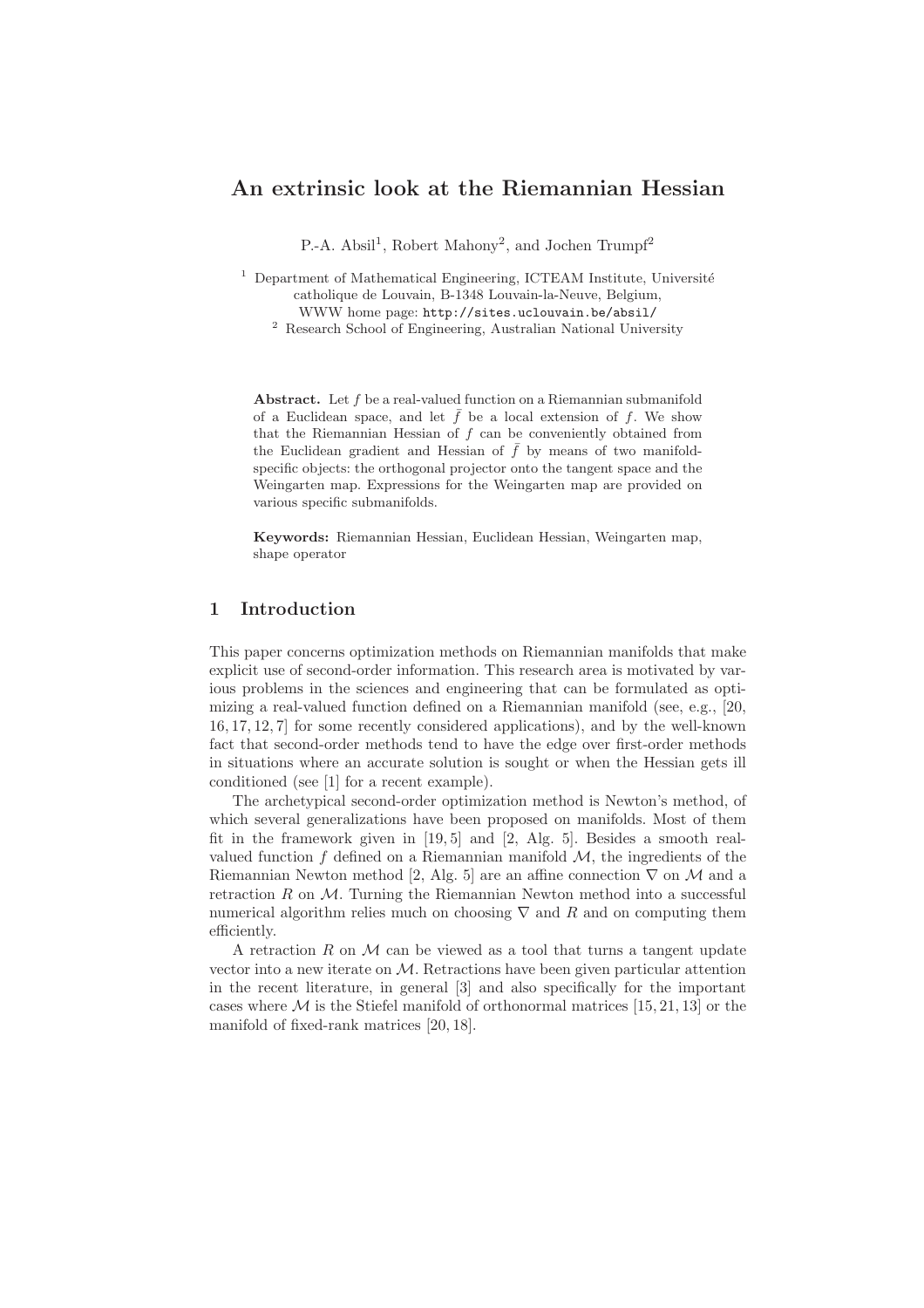As for the affine connection  $\nabla$ , it is instrumental in the definition of the Hessian operator of f on M. Namely, for all  $x \in M$  and all z in the tangent space  $T_xM$ , one defines

$$
\text{Hess}\, f(x)[z] := \nabla_z \text{grad}\, f \quad \in \mathcal{T}_x \mathcal{M}.\tag{1}
$$

While the convergence analysis of the Riemannian Newton method in [2, §6.3] provides for using any affine connection, a natural choice for  $\nabla$  is the uniquely defined Riemannian connection, also termed Levi-Civita connection or canonical connection.

In this paper, for the case where  $\mathcal M$  is a Riemannian submanifold of a Euclidean space  $\mathcal E$  (examples can be found in Section 4) and where  $\nabla$  is chosen to be the Riemannian connection, we give a formula for the Hessian (1) that relies solely on four objects: (i) the classical gradient  $\partial f(x)$  of a smooth extension  $\bar{f}$ of f in a neighborhood of M in  $\mathcal{E}$ , (ii) the classical Hessian  $\partial^2 \bar{f}(x)$  of  $\bar{f}$ , (iii) the orthogonal projector  $\mathcal{P}_x$  onto  $T_x\mathcal{M}$ , (iv) the Weingarten map  $\mathfrak{A}_x$ , also called shape operator. (The symbol  $\mathfrak A$  is "A" in Fraktur font.) We provide expressions for  $\mathcal{P}_x$  and  $\mathfrak{A}_x$  on some important Riemannian submanifolds. These expressions yield a formula for the Riemannian Hessian where  $f$  is involved only through the classical gradient and Hessian,  $\partial \bar{f}(x)$  and  $\partial^2 \bar{f}(x)$ . These results can be exploited in various Riemannian optimization schemes, such as Newton's method or trust-region methods, where the knowledge of the Hessian is either mandatory or potentially beneficial.

The paper is organized as follows. Section 2 recalls in more details the definition of the Riemannian Hessian on submanifolds of Euclidean spaces. Section 3 lays out the relation between the Riemannian Hessian and the Weingarten map. Finally, section 4 provides formulas for the Weingarten map on several specific manifolds.

An early version of Sections 2 and 3 of this paper can be found in section 6 of the technical report [4].

### 2 The Riemannian Hessian on submanifolds

Let  $M$  be a d-dimensional Riemannian submanifold of an *n*-dimensional Euclidean space  $\mathcal{E}$ ; see, e.g., [2, §3.6.1] or [9, §2.A.3] for details. Let  $x_0$  be a point of M, let f be a smooth real-valued function on M around  $x_0$ , and let f be a smooth extension of f to a neighborhood  $\mathcal U$  of  $x_0$  in  $\mathcal E$ .

For all  $x \in \mathcal{M}$ , we let  $\partial \bar{f}(x)$  and  $\partial^2 \bar{f}(x)$  denote the (Euclidean) gradient and (Euclidean) Hessian of  $\bar{f}$  at x. In coordinates, we have

$$
\partial \bar{f}(x) = \left[\partial_1 \bar{f}(x) \dots \partial_n \bar{f}(x)\right]^{\mathrm{T}}
$$

and

$$
[\partial^2 \bar{f}(x)]_{ij} = \partial_{ij} \bar{f}(x), \quad i, j = 1, \dots, n.
$$

We also let  $\mathcal{P}_x$  denote the orthogonal projector onto  $T_x\mathcal{M}$ , defined by

$$
\mathcal{P}_x: \mathrm{T}_x \mathcal{E} \simeq \mathcal{E} \to \mathrm{T}_x \mathcal{M} : \xi \mapsto \mathcal{P}_x(\xi) \tag{2}
$$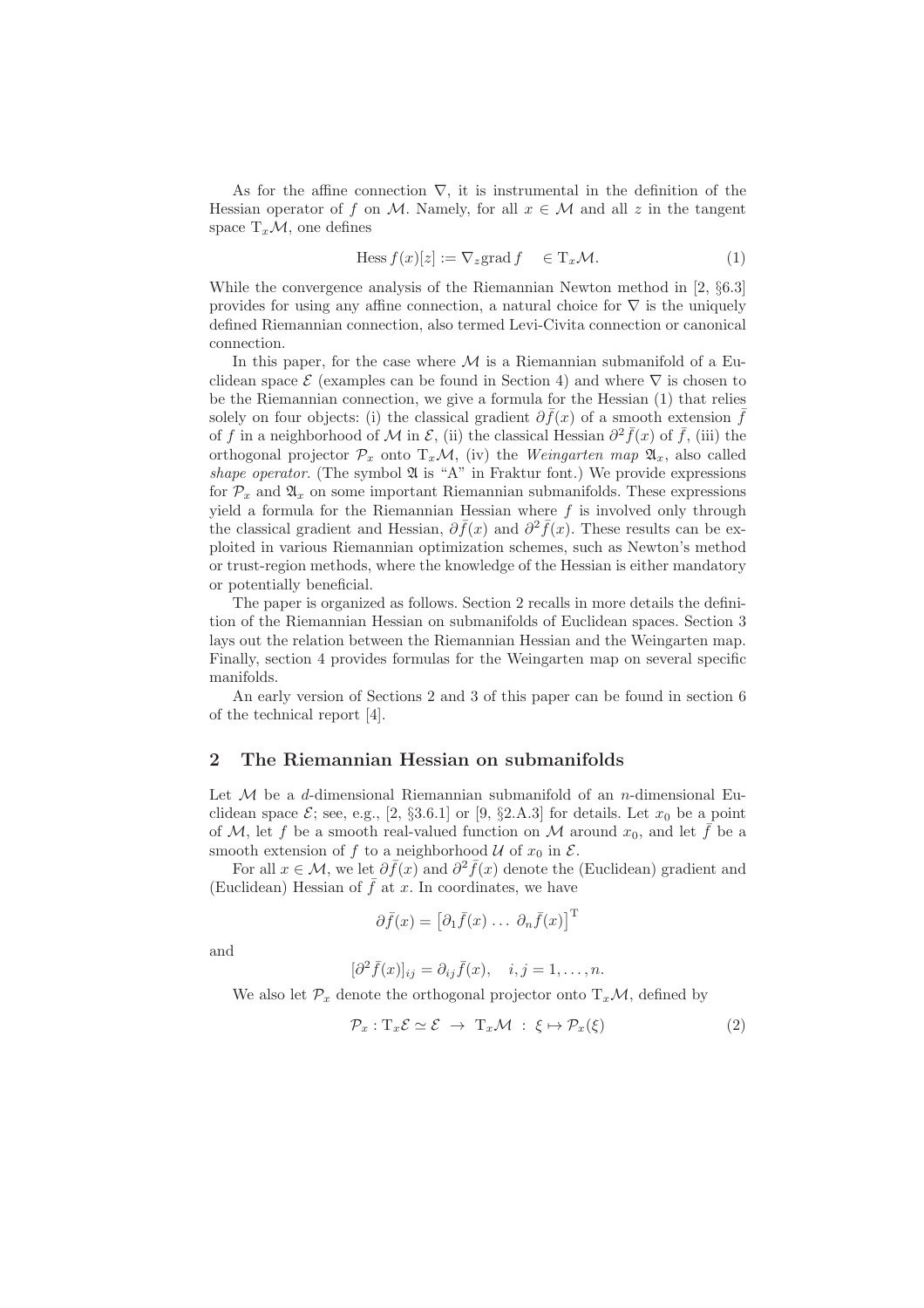with  $\langle \xi - \mathcal{P}_x(\xi), \zeta \rangle = 0$  for all  $\zeta \in T_x\mathcal{M}$ . Examples will be given in Section 4. Once an orthonormal basis is chosen for  $\mathcal{E}, \mathcal{P}_x$  is represented as a (symmetric) matrix; hence  $P$  can be viewed as a matrix-valued function on  $M$ . For any function F on M into a vector space, and for any  $z \in T_x\mathcal{M}$ , we let

$$
D_z F = \lim_{t \to 0} F(\gamma(t)),
$$

where  $\gamma$  is any curve on M with  $\gamma(0) = x$  and  $\gamma'(0) = z$ .

We have

$$
\operatorname{grad} f(x) = \mathcal{P}_x \partial \bar{f}(x),\tag{3}
$$

where grad  $f(x)$  denotes the (Riemannian) gradient of f at x; see [2, §3.6.1] for details. Moreover, letting  $\nabla$  denote the Riemannian connection on M, we have that Hess  $f(x)$ , the Riemannian Hessian of f at x, is the linear transformation of  $T_x\mathcal{M}$  defined, for all  $z \in T_x\mathcal{M}$ , by

$$
\text{Hess } f(x)[z] = \nabla_z \text{grad } f \tag{4}
$$

$$
=\mathcal{P}_x \mathcal{D}_z \left(\text{grad } f\right) \tag{5}
$$

$$
=\mathcal{P}_x \mathcal{D}_z \left(\mathcal{P}\partial \bar{f}\right) \tag{6}
$$

$$
= \mathcal{P}_x \partial^2 \bar{f}(x) z + \mathcal{P}_x D_z \mathcal{P} \partial \bar{f}(x). \tag{7}
$$

Equation (4) is the definition (1). Equation (5) comes from the classical expression of the Riemannian connection on a Riemannian submanifold of a Euclidean space; see, e.g., [2, §5.3.3] or [9, §2.B.2]. Equation (6) follows from (3). Finally, (7) is an application of the product rule, observing that  $P$  is a matrix-valued function,  $\partial \bar{f}$  a vector-valued function, and  $\mathcal{P}_x \mathcal{P}_x = \mathcal{P}_x$  since  $\mathcal{P}_x$  is a projector.

Expression (7) features the four ingredients alluded to in the introduction, namely  $\partial \bar{f}(x)$ ,  $\partial^2 \bar{f}(x)$ ,  $\mathcal{P}_x$ ,  $\mathcal{P}_x D_z \mathcal{P}$ . The rest of this paper is devoted to establishing the relation of  $\mathcal{P}_x D_z \mathcal{P}$  with the Weingarten map and to working out formulas for  $P_xD_zP$  on various specific Riemannian submanifolds.

## 3 The Riemannian Hessian and the Weingarten map

We are thus concerned with  $\mathcal{P}_x D_z \mathcal{P}$ , where  $z \in T_x \mathcal{M}$ . In this section, we establish a relation (8) between  $\mathcal{P}_x D_z \mathcal{P}$  and the Weingarten map, defined next. This relation does not seem to have been previously pointed out in the literature, but it is present in the technical report [4].

**Definition 1 (Weingarten map).** The Weingarten map of the submanifold M at x is the operator  $\mathfrak{A}_x$  that takes as arguments a tangent vector  $z \in T_x\mathcal{M}$ and a normal vector  $v \in T_x^{\perp} \mathcal{M}$  and returns the tangent vector

$$
\mathfrak{A}_x(z,v) = -\mathcal{P}_x \mathcal{D}_z V,
$$

where  $V$  is any local extention of  $v$  to a normal vector field on  $M$ .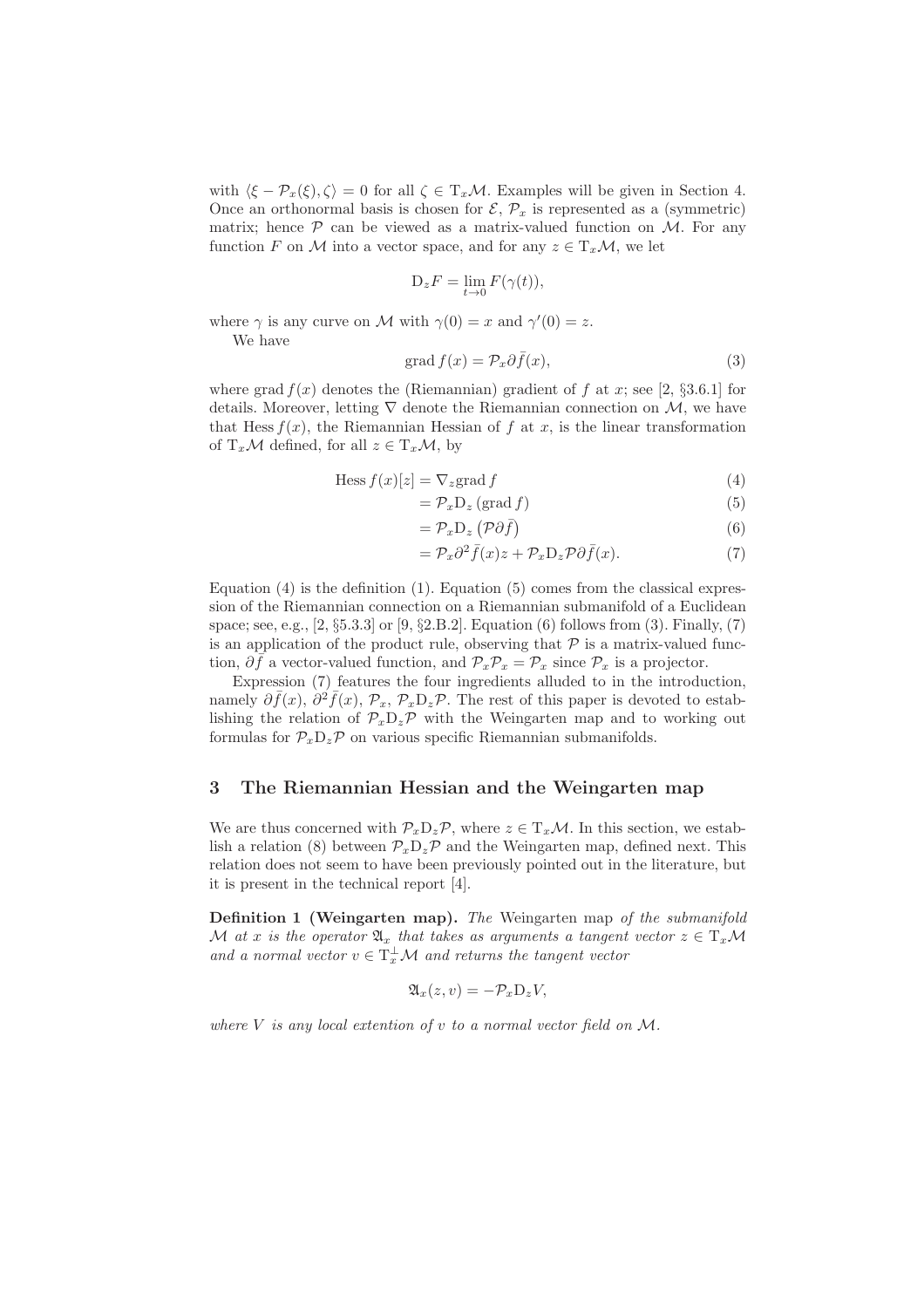It is known [6, Prop. II.2.1] that  $\mathcal{P}_x D_z V$  does not depend on the choice of the extension  $V$ , and this makes the above definition valid. The next result confirms this fact and gives an alternate expression of  $\mathfrak{A}_x(z, v)$ . Let

$$
\mathcal{P}_x^\perp = I - \mathcal{P}_x
$$

denote the orthogonal projector onto the normal space to  $\mathcal M$  at x. It is useful to keep in mind that, in our convention, D applies only to the expression that directly follows:  $D_zFG = (D_zF)G \neq D_z(FG)$ .

**Theorem 1.** The Weingarten map  $\mathfrak{A}_x$  satisfies

$$
\mathfrak{A}_x(z, \mathcal{P}_x^{\perp} u) = \mathcal{P}_x D_z \mathcal{P} u = \mathcal{P}_x D_z \mathcal{P} \mathcal{P}_x^{\perp} u,\tag{8}
$$

for all  $x \in \mathcal{M}, z \in T_x\mathcal{M},$  and  $u \in T_x\mathcal{E} \simeq \mathcal{E}.$ 

Proof. We first show that

$$
\mathcal{P}_x \mathcal{D}_z \mathcal{P} = \mathcal{P}_x \mathcal{D}_z \mathcal{P} \mathcal{P}_x^{\perp},\tag{9}
$$

which takes care of the second equality in (8). Since  $\mathcal{PP}^{\perp} = 0$ , we have  $0 =$  $D_z \mathcal{P} \mathcal{P}_x^{\perp} + \mathcal{P}_x D_z \mathcal{P}^{\perp} = D_z \mathcal{P} \mathcal{P}_x^{\perp} - \mathcal{P}_x D_z \mathcal{P}$ . It follows that  $\mathcal{P}_x D_z \mathcal{P} \mathcal{P}_x = 0$ . Hence, since  $\mathcal{P}_x + \mathcal{P}_x^{\perp} = I$ , we have  $\mathcal{P}_x D_z \mathcal{P} = \mathcal{P}_x D_z \mathcal{P} (\mathcal{P}_x + \mathcal{P}_x^{\perp}) = \mathcal{P}_x D_z \mathcal{P} \mathcal{P}_x +$  $\mathcal{P}_x D_z \mathcal{P} \mathcal{P}_x^{\perp} = \mathcal{P}_x D_z \mathcal{P} \mathcal{P}_x^{\perp}$ , and the claim (9) is proven.

For the first equality in  $(9)$ , we have, for all extension U of u,

$$
-\mathcal{P}_x \mathcal{D}_z(\mathcal{P}^\perp U) = -\mathcal{P}_x \mathcal{D}_z \mathcal{P}^\perp U - \mathcal{P}_x \mathcal{P}_x^\perp \mathcal{D}_z U = -\mathcal{P}_x \mathcal{D}_z \mathcal{P}^\perp U = \mathcal{P}_x \mathcal{D}_z \mathcal{P} U.
$$

This concludes the proof.

A consequence of Theorem 1 for the Riemannian Hessian expression (7) is that  $\mathcal{P}_x D_z \mathcal{P} \partial \bar{f}(x) = \mathcal{P}_x D_z \mathcal{P} \mathcal{P}_x^{\perp} \partial \bar{f}(x) = \mathfrak{A}_x(z, \mathcal{P}_x^{\perp} \partial \bar{f}(x))$ . Observe in particular that  $\mathcal{P}_x D_z \mathcal{P} \partial \bar{f}(x)$  depends on  $\partial \bar{f}(x)$  only through is normal component  $\mathcal{P}_x^{\perp} \partial \bar{f}(x)$ . In summary we have obtained the expression

$$
\text{Hess}\,f(x)[z] = \mathcal{P}_x\partial^2 \bar{f}(x)z + \mathfrak{A}_x(z,\mathcal{P}_x^{\perp}\partial \bar{f}).\tag{10}
$$

# 4 Projector and Weingarten map on specific manifolds

We now present formulas for the projector  $P$  and the Weingarten map  $\mathfrak A$  on various specific manifolds. All the formulas provided for  $\mathcal P$  and most—but apparently not all—of those provided for  $\mathfrak A$  can be found in the literature.

#### 4.1 The Stiefel manifold

The *Stiefel manifold* of orthonormal *p*-frames in  $\mathbb{R}^n$ , denoted by  $\text{St}(p, n)$ , is the submanifold of the Euclidean space  $\mathbb{R}^{n \times p}$  defined by

$$
St(p, n) = \{ X \in \mathbb{R}^{n \times p} : X^{\mathrm{T}} X = I_p \},
$$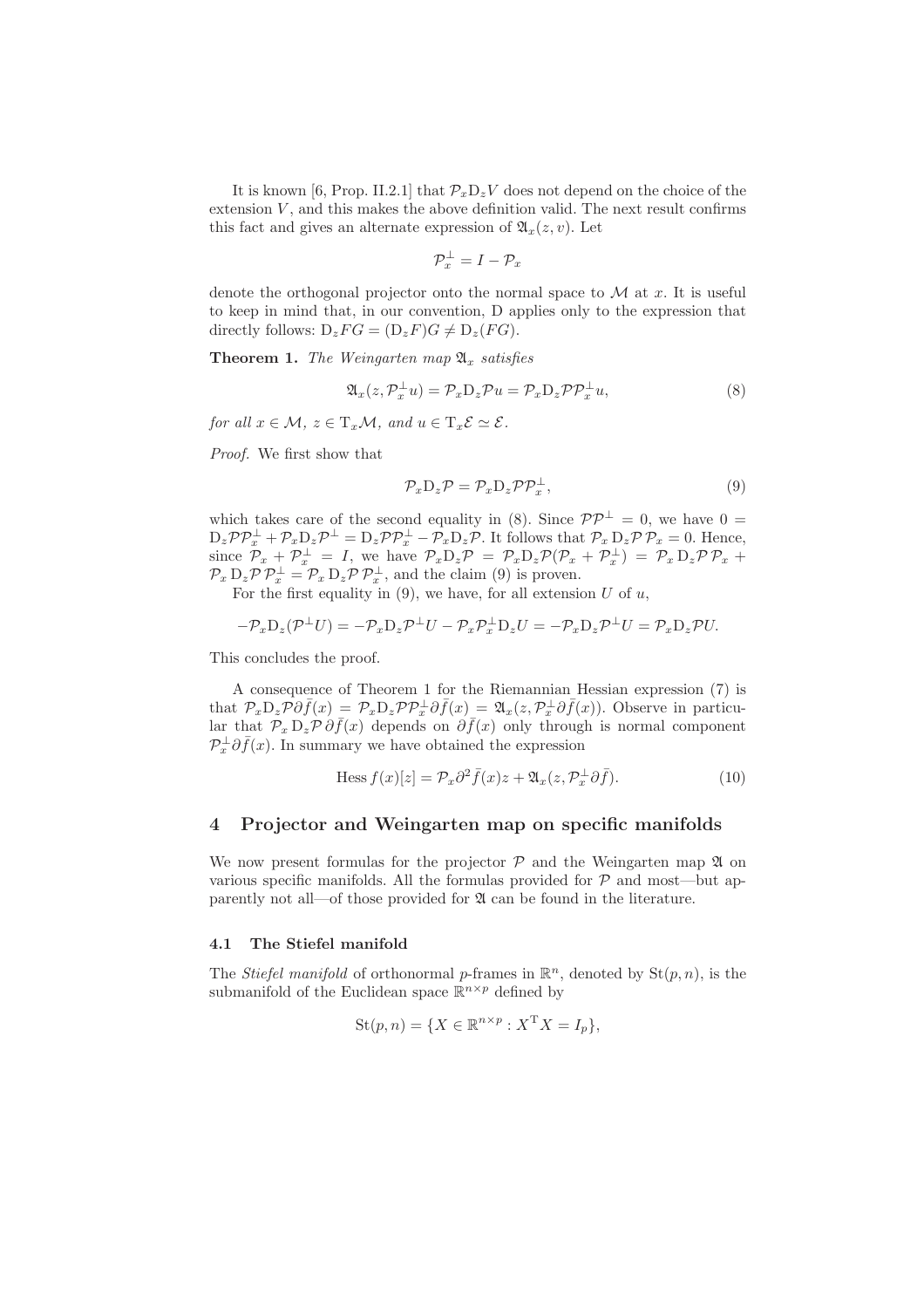where  $I_p$  stands for the identity matrix of size p. We point out that the Riemannian metric obtained on  $\text{St}(p, n)$  by making it a Riemannian submanifold of  $\mathbb{R}^{n \times p}$ is different from the canonical metric mentioned in [8, §2.3.1]. The orthogonal projector  $\mathcal{P}_X$  onto  $T_X\text{St}(p, n)$  is given by

$$
\mathcal{P}_X U = (I - XX^{\mathrm{T}})U + X \frac{1}{2} (X^{\mathrm{T}}U - U^{\mathrm{T}}X)
$$

$$
= U - X \frac{1}{2} (X^{\mathrm{T}}U + U^{\mathrm{T}}X);
$$

see, e.g., [2, §3.6.1].

Let  $Z \in T_X \mathcal{M}$  and  $V \in T_X^{\perp} \mathcal{M}$ . Hence  $V = NS$  with  $S = S^{\mathrm{T}}$  and  $Z =$  $X_{\perp}K + X\Omega$  where  $\Omega = -\Omega^{\rm T}$ ,  $K$  is an arbitary  $(n-p) \times p$  matrix, and  $X_{\perp}$  is an orthonormal  $n \times (n-p)$  matrix such that  $X^{\mathsf{T}} X_{\perp} = 0$ ; see [2, §3.6.1] for details. We have

$$
\mathcal{P}_X \mathcal{D}_Z \mathcal{P} V = \mathcal{P}_X \left( V - Z \frac{1}{2} (X^{\mathrm{T}} V + V^{\mathrm{T}} X) - X \frac{1}{2} (Z^{\mathrm{T}} V + V^{\mathrm{T}} Z) \right).
$$

Since V and  $X_{\frac{1}{2}}^{\frac{1}{2}}(Z^T V + V^T Z)$  belong to the normal space  $T_X^{\perp} \text{St}(p, n)$ , and since  $\frac{1}{2}(X^T V + V^T X) = S$ , we are left with

$$
\mathcal{P}_X \mathcal{D}_Z \mathcal{P} V = -\mathcal{P}_X Z S
$$
  
= -Z S + X \frac{1}{2} (X^{\mathcal{T}} Z S + S Z^{\mathcal{T}} X)  
= -Z S + \frac{1}{2} X \Omega S - \frac{1}{2} X S \Omega  
= -Z X^{\mathcal{T}} V - \frac{1}{2} X Z^{\mathcal{T}} V - \frac{1}{2} V X^{\mathcal{T}} Z  
= -Z X^{\mathcal{T}} V - X \frac{1}{2} (Z^{\mathcal{T}} V + V^{\mathcal{T}} Z).

In summary, for all  $Z \in T_X\mathcal{M}$  and  $V \in T_X^{\perp} \mathcal{M}$ , we have

$$
\mathfrak{A}_X(Z,V) = -ZX^{\mathrm{T}}V - X\frac{1}{2}(Z^{\mathrm{T}}V + V^{\mathrm{T}}Z).
$$

An equivalent formula can be found in [11, §4.1].

# 4.2 The sphere

The unit sphere  $S^{n-1}$  is the Stiefel manifold  $St(p, n)$  with  $p = 1$ . The orthogonal projector  $\mathcal{P}_x$  onto the tangent space reduces to

$$
\mathcal{P}_x u = (I - x x^{\mathrm{T}}) u = u - x x^{\mathrm{T}} u,
$$

and the Weingarten map reduces to

$$
\mathfrak{A}_x(z,v) = -zx^\mathrm{T} v.
$$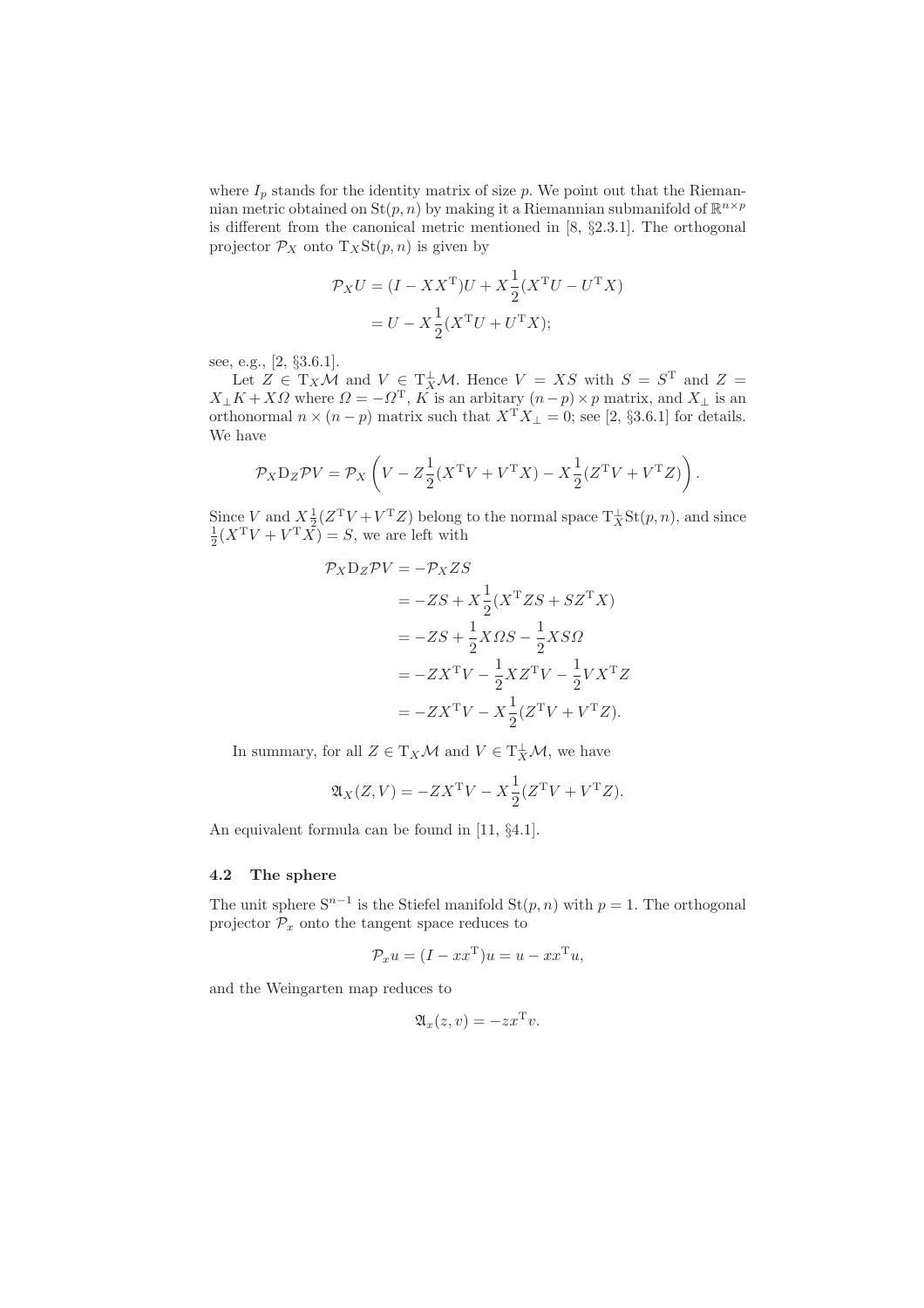#### 4.3 The orthogonal group

The orthogonal group  $O(n)$  is the Stiefel manifold  $St(p, n)$  with  $p = n$ . The orthogonal projector  $\mathcal{P}_X$  onto the tangent space reduces to

$$
\mathcal{P}_X U = X \frac{1}{2} (X^{\mathrm{T}} U - U^{\mathrm{T}} X),
$$

and the Weingarten map reduces to

$$
\mathfrak{A}_X(Z,V) = -X \frac{1}{2} (V^{\mathrm{T}} Z - Z^{\mathrm{T}} V).
$$

#### 4.4 The Grassmann manifold

Let  $\text{Gr}_{m,n}$  denote the Grassmann manifold of m-dimensional subspaces of  $\mathbb{R}^n$ , viewed as the set of rank-m orthogonal projectors in  $\mathbb{R}^n$ , i.e.,

$$
Gr_{m,n} = \{ X \in \mathbb{R}^{n \times n} : X^{\mathrm{T}} = X, X^2 = X, \text{tr} X = n \}.
$$

Then, from [10, Prop. 2.1], we have that  $\mathcal{P}_X = \text{ad}_X^2$  with  $\text{ad}_X A := [X, A] :=$  $XA - AX$  and  $ad_X^2 := ad_X \circ ad_X$ . It follows that, for all  $Z \in T_X\mathrm{Gr}_{m,n}$  and all  $V \in T_X^{\perp} \mathrm{Gr}_{m,n}$ , it holds that

$$
\mathcal{P}_X D_Z \mathcal{P} V = \mathrm{ad}_X^2 (\mathrm{ad}_Z \mathrm{ad}_X V + \mathrm{ad}_X \mathrm{ad}_Z V)
$$
  
=  $\mathrm{ad}_X^2 \mathrm{ad}_Z \mathrm{ad}_X V + \mathrm{ad}_X \mathrm{ad}_Z V$   
=  $\mathrm{ad}_X \mathrm{ad}_Z V$   
=  $-\mathrm{ad}_X \mathrm{ad}_V Z$ ,

where  $ad_A B := [A, B] := AB - BA$ . One recovers from (10) the Hessian formula of [10, (2.109)].

### 4.5 The fixed-rank manifold

Let  $\mathcal{M}_p(m \times n)$  denote the set of all  $m \times n$  matrices of rank p. This is a submanifold of  $\mathbb{R}^{m \times n}$  of dimension  $(m + n - p)p$ ; see [14, Example 8.14]. Let  $X \in$  $\mathcal{M}_p(m \times n)$  and, without loss of generality, let  $X = U \Sigma V^T$  with  $U \in \text{St}(p, m)$ and  $V \in St(p,n)$ . The projector  $\mathcal{P}_X$  onto  $T_X \mathcal{M}_p(m \times n)$  is given by [20, §2.1]

$$
\mathcal{P}_X W = \mathrm{P}_U W \mathrm{P}_V + \mathrm{P}_U^{\perp} W \mathrm{P}_V + \mathrm{P}_U W \mathrm{P}_V^{\perp} = W \mathrm{P}_V + \mathrm{P}_U W - \mathrm{P}_U W \mathrm{P}_V,
$$

where  $P_U := U U^{T}$  and  $P_U^{\perp} := I - P_U$ .

We now turn to the Weingarten map. Let  $Z \in T_X\mathcal{M}_p(m \times n)$ . Let  $\dot{U} \in$  $T_U St(p, m)$ ,  $\dot{\Sigma}$  diagonal, and  $\dot{V} \in T_V St(p, n)$  be such that  $Z = D_{\dot{U}, \dot{\Sigma}, \dot{V}} (U \Sigma V^T) =$  $\dot{U}\Sigma V^{\rm T}+U\dot{\Sigma}V^{\rm T}+U\Sigma\dot{V}^{\rm T}$ . We also let  $\dot{P}_U=D_{\dot{U}}P_U=\dot{U}U^{\rm T}+U\dot{U}^{\rm T}$ , and likewise with  $\dot{P}_V$ . Let  $W \in T_X^{\perp} \mathcal{M}_p(m \times n)$ . We have

$$
\mathcal{P}_X D_Z \mathcal{P} W = \mathcal{P}_X \left( W \dot{P}_V + \dot{P}_U W - \dot{P}_U W P_V - P_U W \dot{P}_V \right)
$$
  
= 
$$
\mathcal{P}_X \left( P_U^{\perp} W \dot{P}_V + \dot{P}_U W P_V^{\perp} \right)
$$
  
= 
$$
P_U^{\perp} W \dot{P}_V P_V + P_U \dot{P}_U W P_V^{\perp}.
$$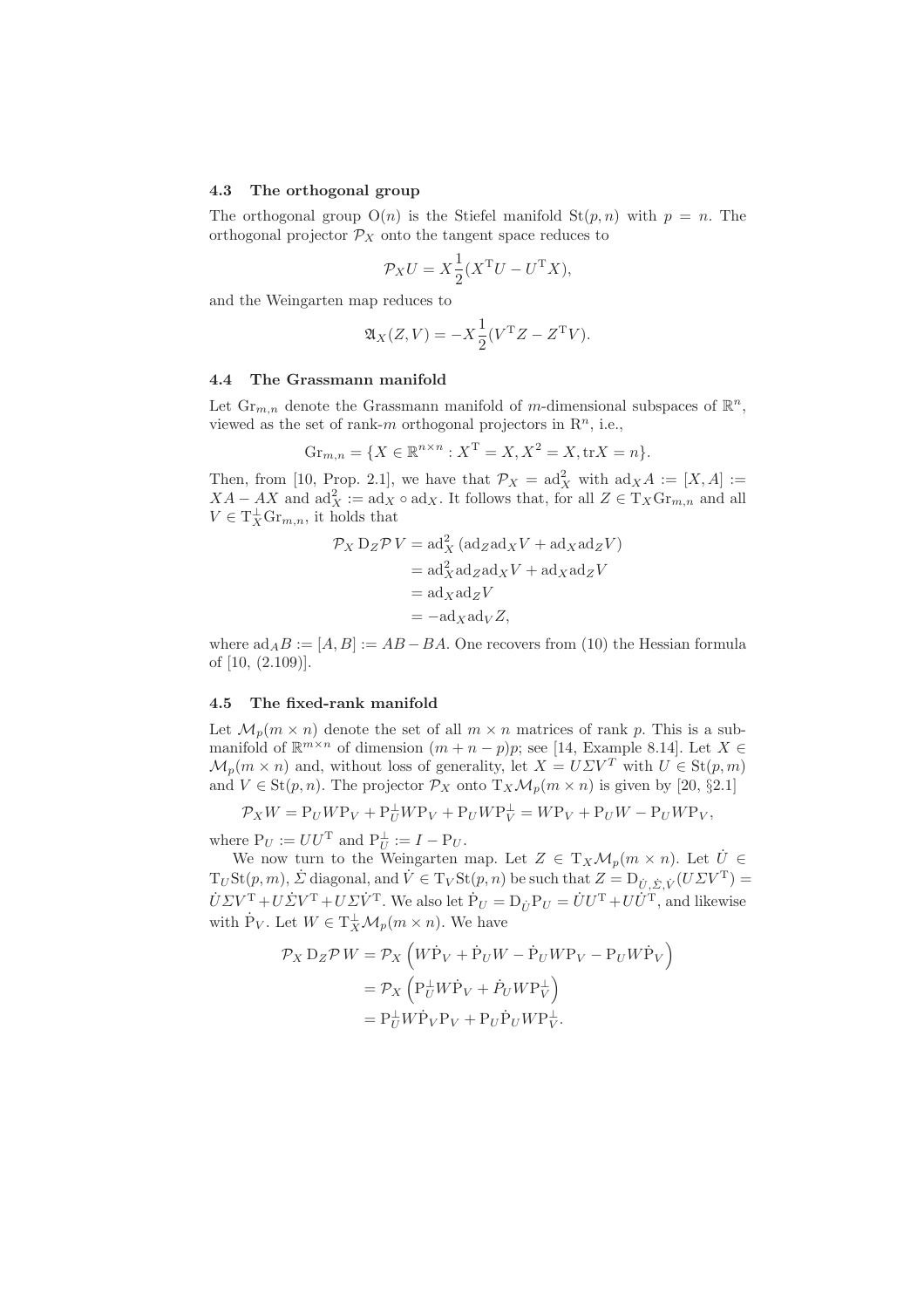Since  $W \in \mathrm{T}_{X}^{\perp} \mathcal{M}_{p}(m \times n)$ , we have  $W = U_{\perp} L_{W} V_{\perp}^{T}$  with  $L_{W}$  arbitary; this follows from the expression of  $T_X\mathcal{M}_p(m\times n)$  in [20, §2.1]. Hence  $U^TW=0$ ,  $P_U^{\perp} W = W$ ,  $W V = 0$ ,  $W P_V^{\perp} = W$ . Using these equations, one obtains

$$
\mathbf{P}_{U}^{\perp}W\dot{\mathbf{P}}_{V}\mathbf{P}_{V} = W(\dot{V}V^{\mathsf{T}}+V\dot{V}^{\mathsf{T}})\mathbf{P}_{V} = W\dot{V}^{\mathsf{T}}V^{\mathsf{T}}\mathbf{P}_{V} = W\dot{V}^{\mathsf{T}}V.
$$

Likewise, we obtain

$$
\mathbf{P}_U \dot{\mathbf{P}}_U W \mathbf{P}_V^\perp = U \dot{U}^\mathrm{T} W.
$$

In summary, we have

$$
\mathcal{P}_X \mathbf{D}_Z \mathcal{P} \, W = W \dot{V}^{\mathrm{T}} V + U \dot{U}^{\mathrm{T}} W.
$$

We now seek an alternate expression where only  $X$ ,  $Z$ , and  $W$  appear. To this end, observe that the pseudo-inverse of X is given by  $X^+ = V \Sigma^{-1} U^T$ . Then, recalling that  $WV = 0$ , we find that

$$
WZ^{T}(X^{+})^{T} = W(\dot{V}\Sigma U^{T} + V(\dot{\Sigma}U^{T} + \Sigma \dot{U}^{T}))U\Sigma^{-1}V^{T}
$$
  
= 
$$
W\dot{V}\Sigma U^{T}U\Sigma^{-1}V^{T}
$$
  
= 
$$
W\dot{V}V^{T}.
$$

Similarly, we obtain that

$$
(X^+)^{\mathrm{T}}Z^{\mathrm{T}}W = U\dot{U}^{\mathrm{T}}W.
$$

In conclusion, we have

$$
\mathcal{P}_X \mathbf{D}_Z \mathcal{P} \mathbf{W} = \mathbf{W} \mathbf{Z}^{\mathrm{T}} (\mathbf{X}^+)^{\mathrm{T}} + (\mathbf{X}^+)^{\mathrm{T}} \mathbf{Z}^{\mathrm{T}} \mathbf{W}.
$$

It is interesting to note that this expession, combined with (10), provides an expression that allows to recover the Hessian formula found in [20, §2.3].

## Acknowledgment

This paper presents research results of the Belgian Network DYSCO (Dynamical Systems, Control, and Optimization), funded by the Interuniversity Attraction Poles Programme initiated by the Belgian Science Policy Office.

This work was financially supported by the Belgian FRFC (Fonds de la Recherche Fondamentale Collective).

# References

- 1. Absil, P.A., Boumal, N.: Low-rank matrix completion via trust-regions on the Grassmann manifold. Tech. Rep. UCL-INMA-2012.07, UCLouvain (2012)
- 2. Absil, P.A., Mahony, R., Sepulchre, R.: Optimization Algorithms on Matrix Manifolds. Princeton University Press, Princeton, NJ (2008), http://sites.uclouvain.be/absil/amsbook/